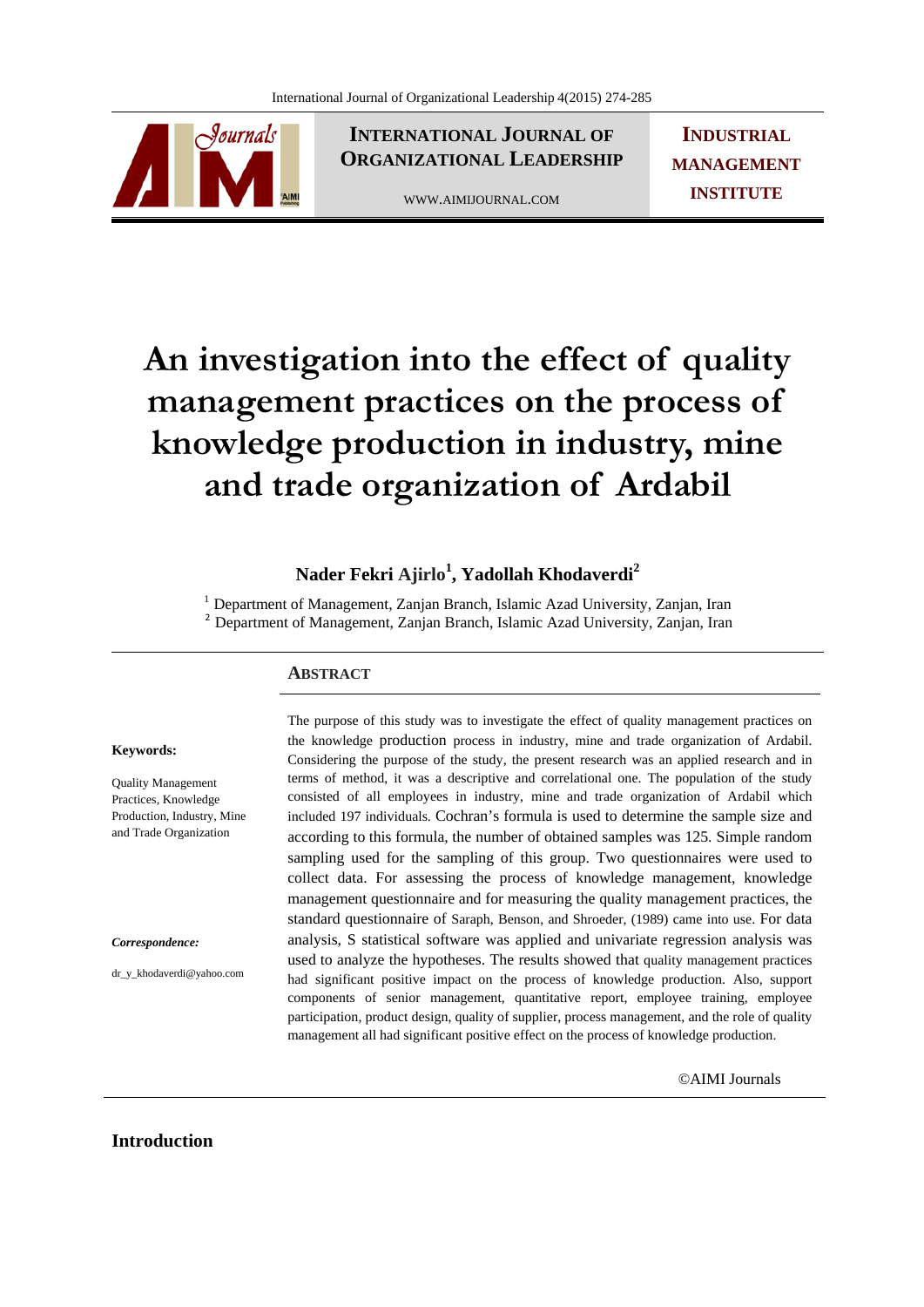Today's knowledge is placed at the heart of the world's economy and knowledge management is considered a vital affair in the success of companies. Nowadays, organizations and companies are in search of sustainable competitive advantage and in today's complex environment competitive advantage is nothing but the organizations' and companies' knowledge of their competitors and gaining a greater share of the market. This fact is quite tangible especially in engineering companies. The size of the content related to the knowledge of organization and management and development of them has increased gradually and progressively; so that, today, we cannot refer to organization development unless first we establish a culture of learning, refer to collective learning, and institutionalize it at all levels of the organization. Put differently, there is no way to be successful and have sustainable development without organizational learning and knowledge management.

 In fact, knowledge management is a new approach to the sources and causes of organizational strength and to the belief in the importance of creativity and innovation. Production, organizational knowledge acquisition, preservation and maintenance of it, distribution and sharing of it, its application, and finally its development and evolution has become the main concern and task of organizational managers such as engineering organizations (Habibi, 2008). Companies to survive in the knowledge society must learn to manage their intellectual property. Perhaps there exists little new research about the classic production factors but knowledge management is in its infancy. Knowledge is the only resource which increases by using (Probst, Raub, & Romhardt, 2000).

 Given the role of new knowledge in the survival and growth of the organization, sometimes the generated knowledge seems more important than existing knowledge. New knowledge allows organization to improve its performance, develop its ability, and take advantages of available recourses in the more appropriate form. Therefore, the realization of concepts such as continuous improvement, organizational development, and gaining sustainable competitive advantage depends on the continuation of the process of knowledge production in organizations. This aspect seems to be a simple concept but in practice many organizations in creating necessary grounds for knowledge production face difficulties. This can be caused by managers' lack of familiarity with the components of knowledge production in organizations and by the effect of these components on the process. Knowledge management must be used purposefully for organizational knowledge production through the synergy and interaction of staff. Therefore, today, many organizations are trying to increase their innovation capacity and competitiveness by the effective implementation of knowledge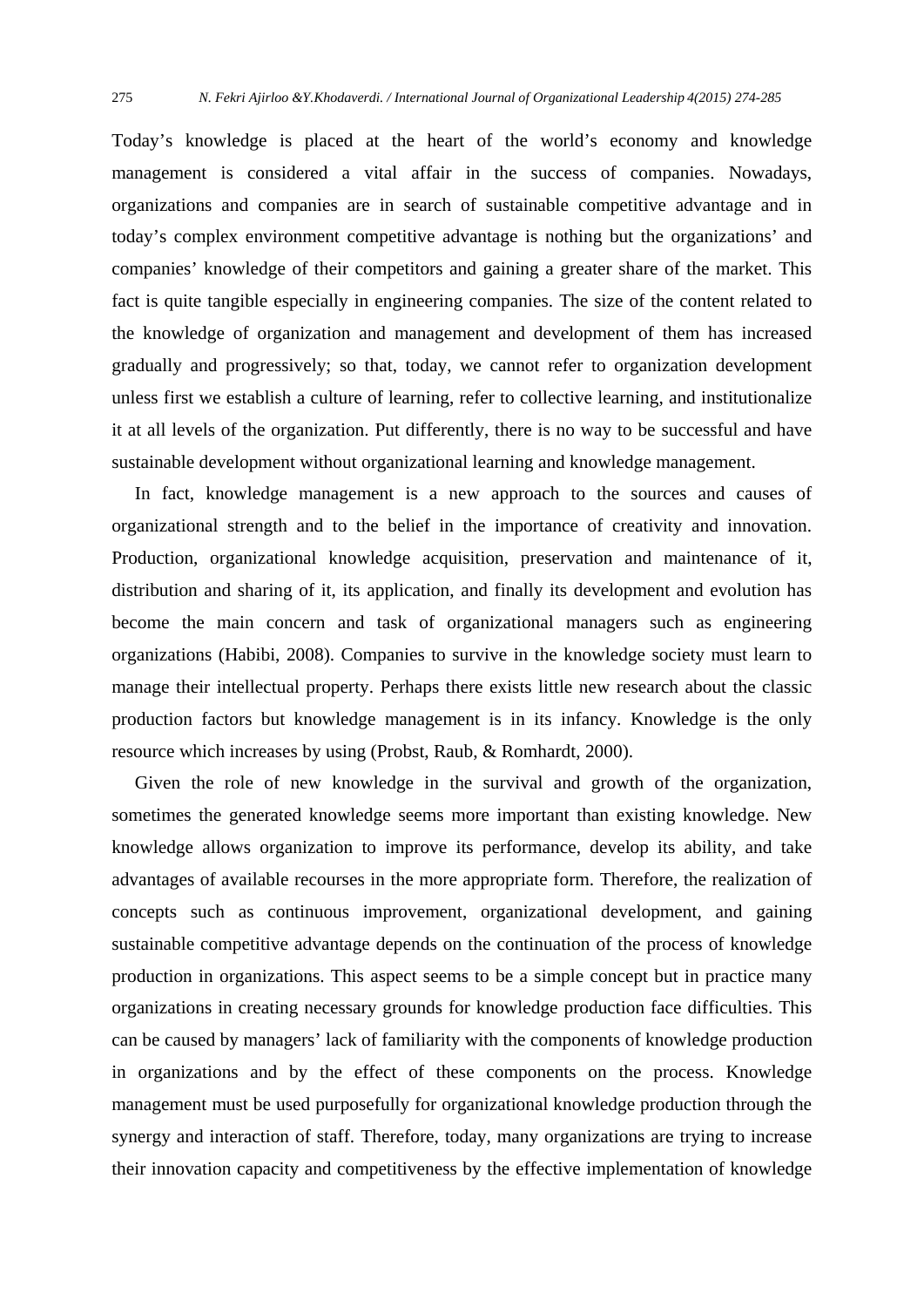management projects in the organization. Knowledge production involves four basic dimensions, namely components of externalizing, combination, and internalization.

 One of the factors involved in the process of knowledge production is management particularly quality management in organizations which is studied in this research. The current study aimed to investigate the effect of quality management practices on the process of knowledge production in industry, mine and trade organization of Ardabil.

#### **The Literature Review**

In the era of knowledge, most service organizations including industry, mine and trade organization have realized that their success is not because of their physical assets, but also it is because of the experience and skills of their employees. These organizations have perceived that their knowledge about the way of doing things is seen as an important asset that like other valuable assets of organization, this property (knowledge) must be managed.

 Knowledge management seeks to capture organizational knowledge, aims at its contribution to exploit, use it for achieving organizational goal, and protect and preserve it as organizational asset. With the implementation of knowledge management in any organization, the potential of knowledge within the organization can be identified and shared and it can be available for all people. Therefore, this would lead to the growth of individual staff and to the creation of new knowledge and if this knowledge is used in work processes of organization, learning in the organization would be particularly prevalent (Hassanzadeh, 2007).

 Factors influencing knowledge management process have not been well recognized yet. However, quality management is one of the variables affecting the process of knowledge production. Most quality improvement activities require the production of new knowledge for the organization and effort and hard work which is not guided by new knowledge would be still problematic. This conception can be derived from the importance of knowledge production and it highlights that a successful organization must not only manage the quality of the products and its techniques efficiently, but also it should pay attention to professionalizing and applying knowledge management (Anderson, Rungtusanatham, & Schroeder, 1994).

 Although the quality management and knowledge management has increasingly attracted researchers' attention, most researchers consider quality management and knowledge management as two distinct fields and independent system management. Despite the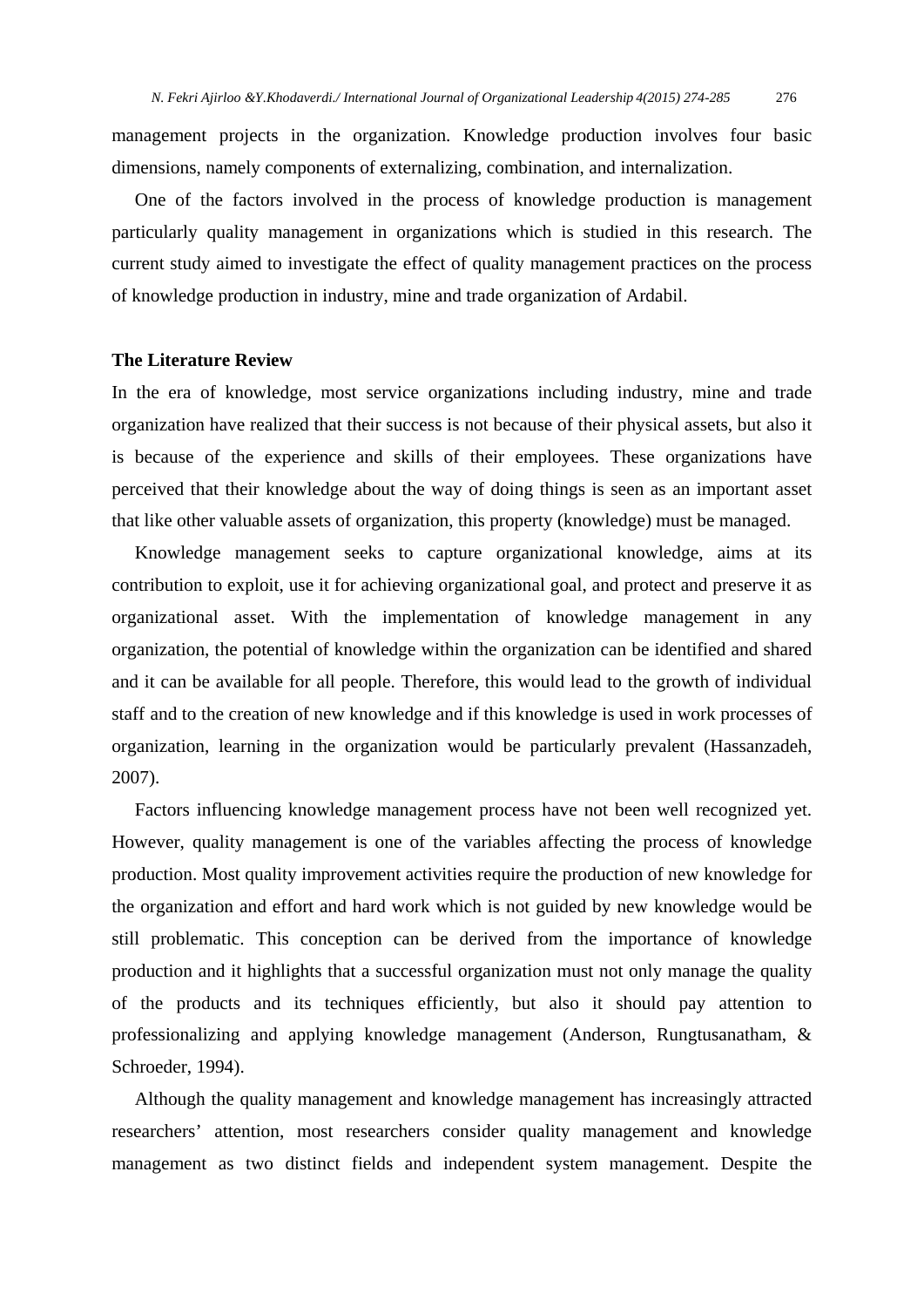importance of knowledge management within companies, several experimental studies consider its relation to quality management. The main association of quality management with knowledge production includes the connection of knowledge production with conceptualization of quality management, the integration of framework of activities related to quality management and process knowledge, integration of educational model of knowledge production with quality management, management system of qualitative knowledge, relationship between quality management practices and knowledge transfer, surveying the knowledge and quality management in terms of research and development, and data mining survey and qualitative control (Siqing, Qiuhong, & Fan, 2013).

 Given the growing importance and role of information technology, in industry, mine and trade organization much attention has been drawn to organizational knowledge production. The industry, mine and trade organization of Ardabil desire to implement knowledge production activities with regard to quality management practices. However, the impact of management practices on the process of organizational knowledge has not been fully studied in this organization.

 Ghaneirad, Tolou, & Khosrokhavar (2008) conducted a research titled as the "Factors, motivation, and challenges of knowledge production among scientific elites". The findings of research revealed that individual and collective patterns of knowledge take a break from each other, knowledge production associates with the challenge related to the lack of formation of sustainable scientific communities, and there are no statistically significant correlations between knowledge production, productivity of people, and between their individual and organizational norms.

 Mohammadi (2007) carried out a research titled as "The impact of scientific communications on knowledge production". Given the importance of this issue, this study investigated the various scientific communications between the faculty members of universities and their impact on their scientific production. The findings showed that the amount and kind of scientific communication of professors and the use of scientific communication tools have impact on knowledge production.

 Mehralizadeh (2003) conducted a research named "Comprehensive quality management and education and training". The results indicated that educational centers such as schools, universities and training centers play an important role in basic training and skill development. However, still many uncertainties exist in the meanings and forms of basic skills that need to be further explored.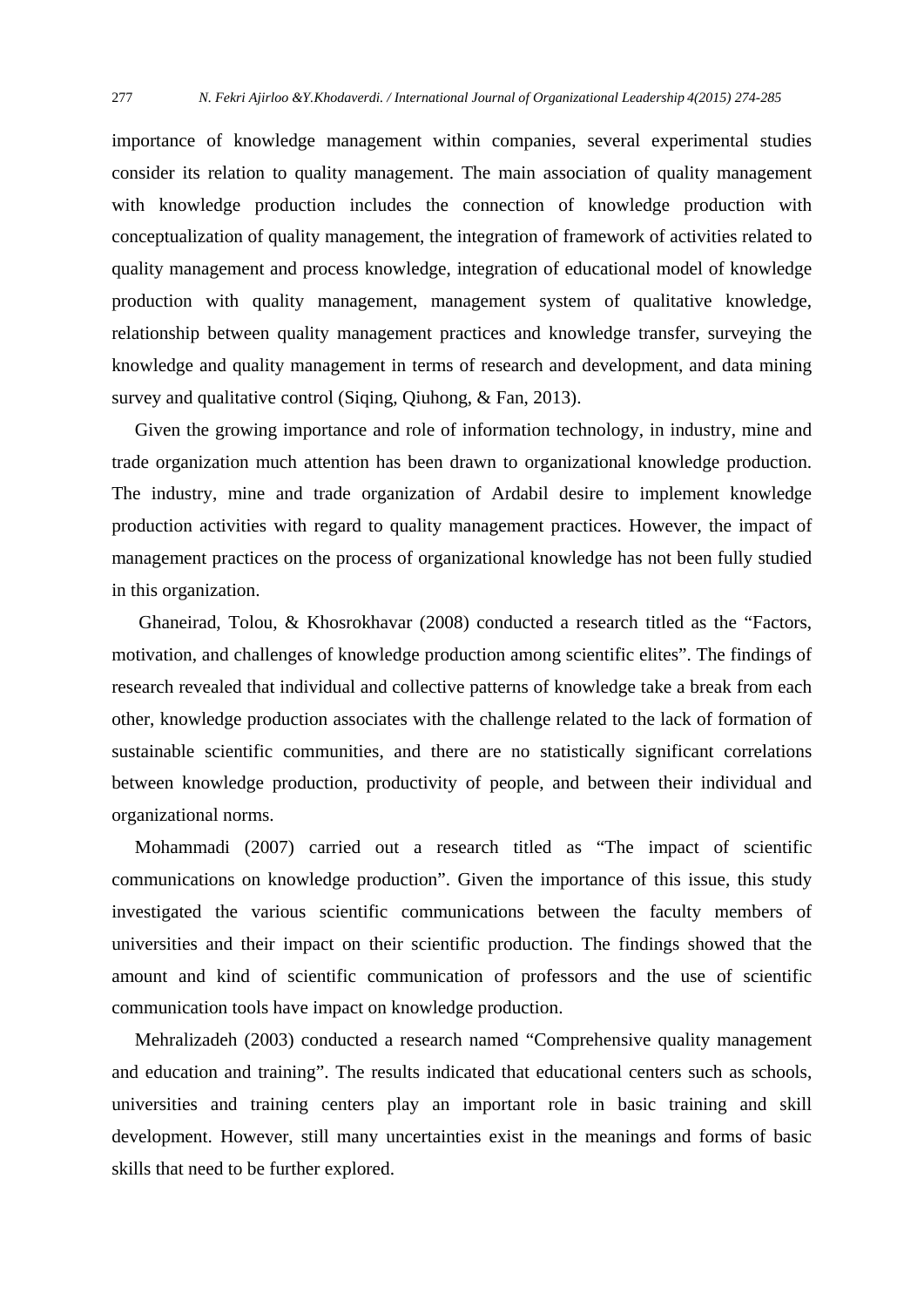O'Neill and Adya (2007) in research on the relationship between psychological empowerment dimensions of staff with knowledge production capacity concluded that between the components related to the sense of meaningfulness of works, the feeling of freedom, the feeling of being effective, and a sense of trust in the organization had a significant relationship with knowledge production capacity. Siqing et al. (2013) carried out a research titled as "The effect of quality management practices on knowledge production in aircraft manufacturing companies in China. The results showed that employee training, employee involvement, product design, comparative evaluation, and the vision of the future had significant direct effect on knowledge production. Also, it could be concluded that some other quality management practices such as senior management, customer satisfaction, qualitative management of resources, qualitative information, and knowledge and benefits had no significant effect on knowledge production.

## **Knowledge**

Knowledge is a public term and in its use, there is no difference between wisdom, intelligence, creativity, etc. A common definition of knowledge refers to practical information. Knowledge can be a mixed experience, values, available information, and systematic attitudes which provide a framework for evaluation and gaining significant benefit from experiences and new information as well as judgment. Knowledge usually forms in the minds of people and it becomes coherent in their minds, in knowledge documents and knowledge repositories, in the work procedures, in organizational processes, and in practices and norms and lead to a decision (Akhavan & Baferi, 2010). Knowledge is a combination of data and information that the experiences, ideas, and skills of specialists are added to it and the result of it is a valuable asset which is used in decision-making.

#### **Knowledge Process**

Various types of knowledge process consists of acquiring knowledge, saving, processing, and transmission. In acquiring knowledge, an organization acquires focal and tacit knowledge in the form of data or high-level information. Saving represents that the raw knowledge that we have at our disposal (data and information) should be stored in a place that can be managed, protected, and could be available to others. In addition, raw knowledge in the processing stage appears as valuable organizational knowledge. Processing involves saving, refining, organizing, analyzing, comparing, probing, and variety of techniques. Following this, for the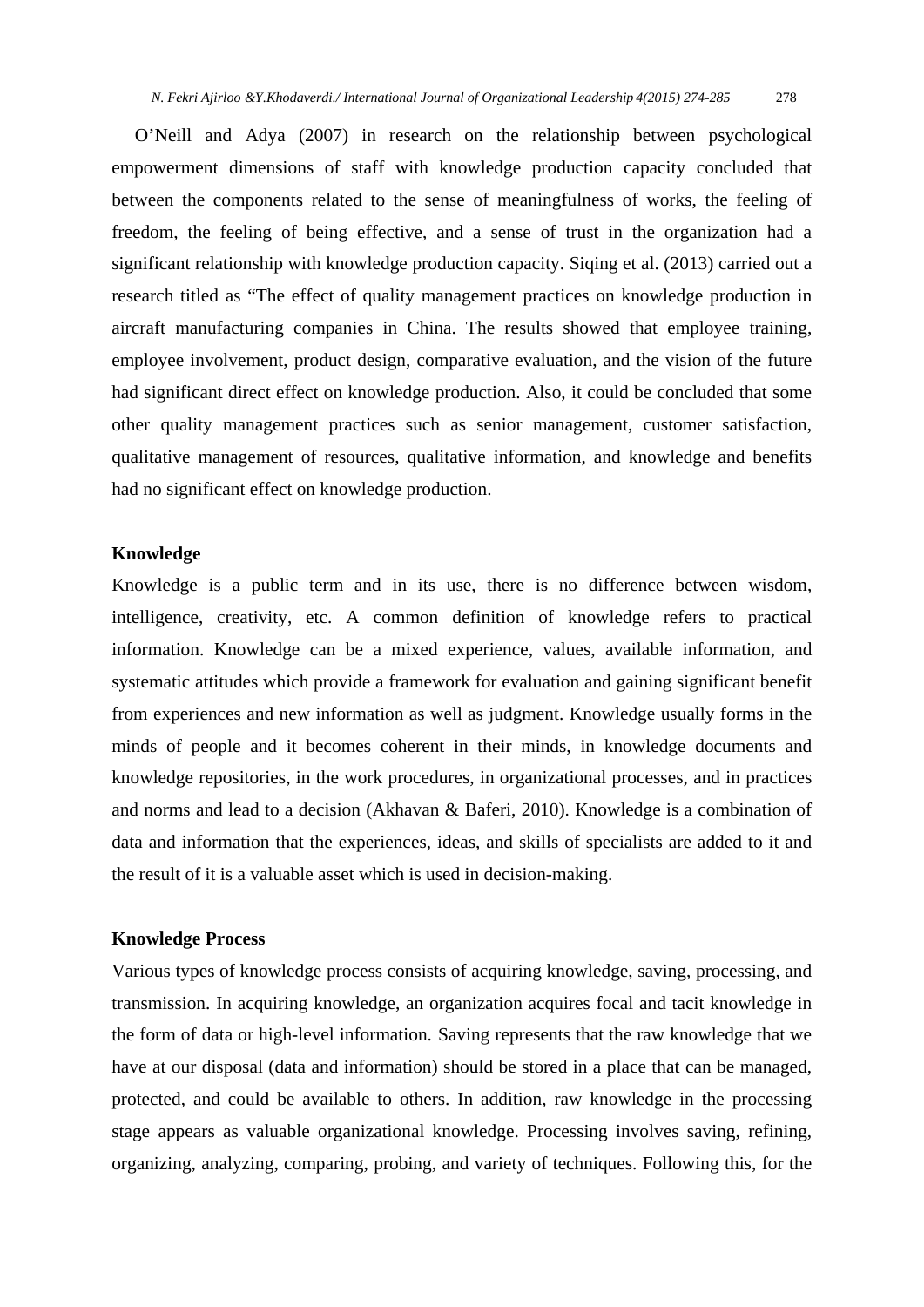knowledge to be precise, it should be shared with others and transmission can be active or dismissed. Knowledge can be transmitted through information systems or through personal interaction (Balighi, 2009).

#### **Knowledge Management**

Knowledge management is not a new term and in fact, from hundreds of years ago there has been knowledge management that the family business owners or skilled tradespeople used to transfer their professional business completely and accurately to their children and pupils. But in recent decades, definitions, classifications and others have been proposed in connection with knowledge management.

#### **The Concept of Knowledge Management**

Haines (2001) refers to knowledge management as a process that is based on four pillars, namely content that is concerned with the type of knowledge; skill that is acquisition of skills to extract knowledge; culture which states that culture of organizations should encourage the distribution of knowledge and information; and organizing which refers to organizing the existing knowledge.

#### **Quality Management**

Quality management is defined as a method of management which involves mutual reinforcement principles and each of them is under the auspices of the overall set of methods and specific techniques. It has been shown that quality management is particularly useful for improving organizational performance. Since the preliminary activities of Seraph, Benson, and Shroeder (1989), many studies have focused on identifying the key practices of quality management and have developed analysis tools for application analysis in companies. A total of 45 different and important factors of quality management are developed by 16 researchers and they carried out research in different parts of the world. However, researchers in this field do not have the ability to make a satisfactory comparison of research findings in different countries because of the discrepancies among important factors used in research institutions. In other words, each researcher deal with his own set of key factors. From among 45 various and important factors that have been created by researchers, some factors seem to be the most common factors. Put differently, 4 or more research groups used and developed these important factors in their research. These factors from the highest to the lowest level are as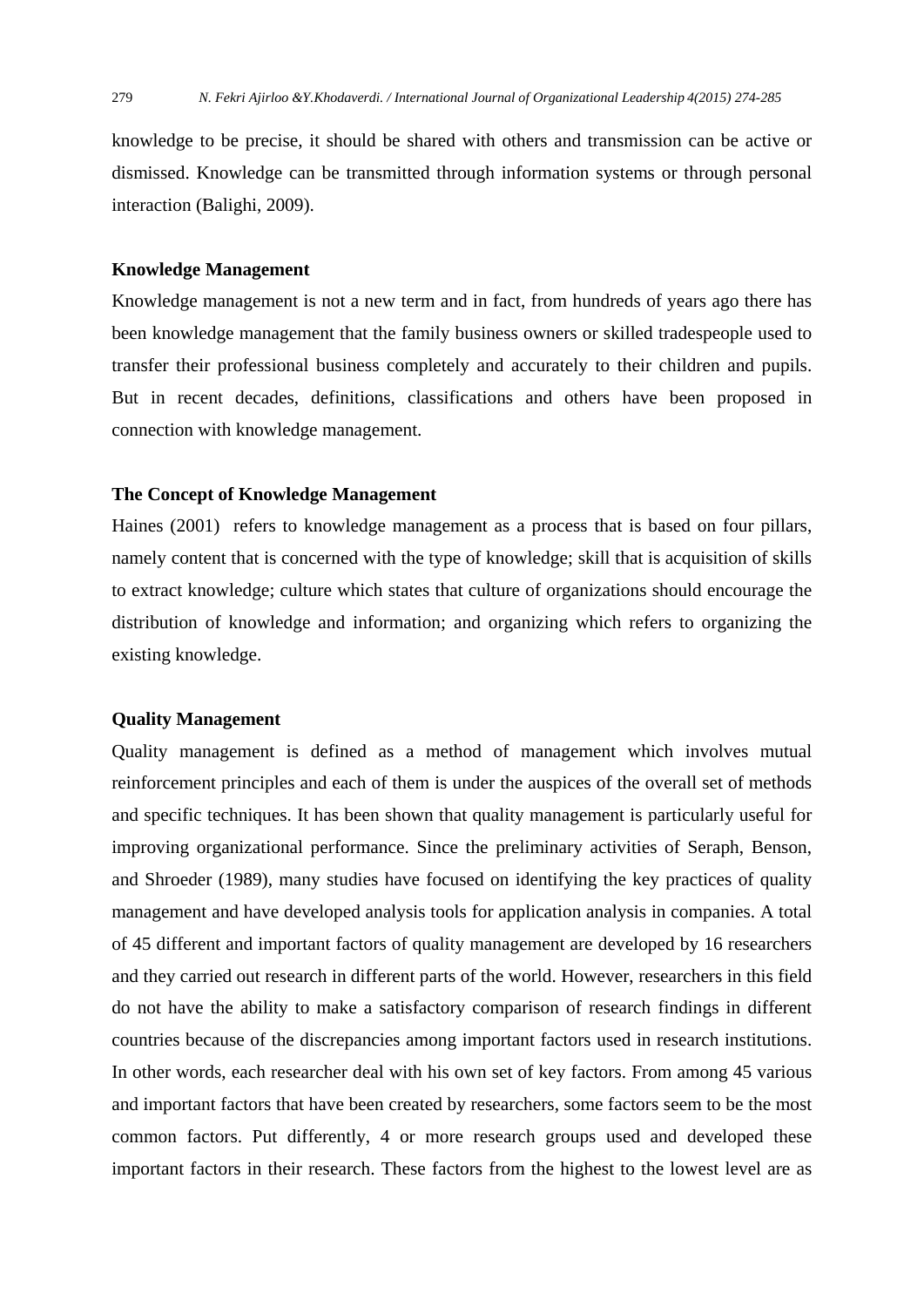follows: senior management support, employee training, employee involvement, product design, quality management of suppliers, availability of qualitative information, the use of qualitative information, and comparative evaluation of senior management proceedings as a driver of quality management.

## **The Study**

Figure 1 shows the conceptual model of research.



*Figure 1.* Conceptual model of research

#### **Research Questions and Research Hypotheses**

The main question of the study is:

- What are the effects of quality management practices on knowledge production process?

The sub-questions of the present study are as follows:

- What is the effect of senior management on knowledge production process?
- What is the effect of qualitative report on knowledge production process?
- What is the effect of employee training on knowledge production process?
- What is the effect of employee involvement on knowledge production process?
- What is the effect of product design on knowledge production process?
- What is the effect of employee training on knowledge production process?
- What is the effect of quality of supplier on knowledge production process?
- What is the effect of process management on knowledge production process?
- What is the role of qualitative department on knowledge production process?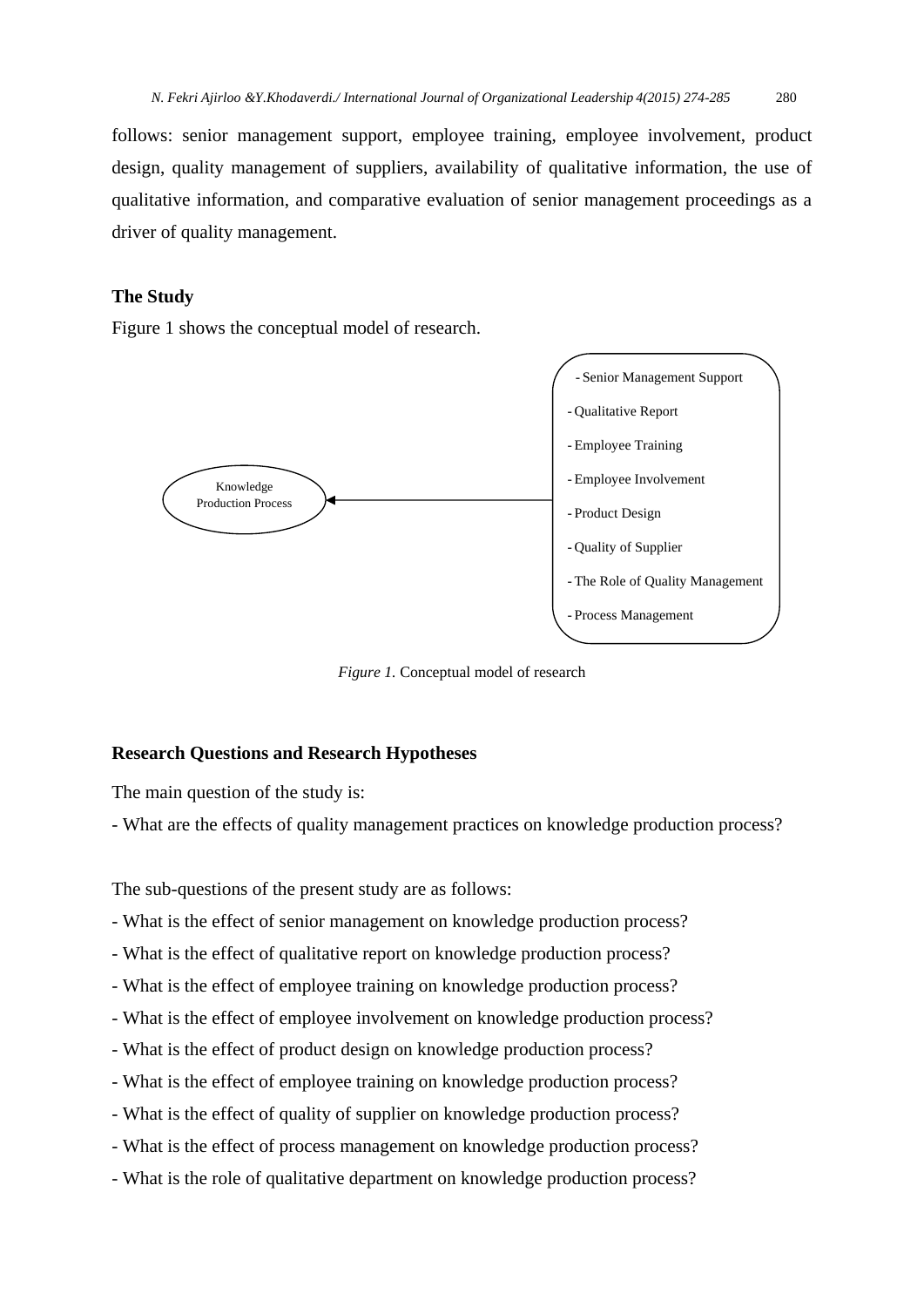The main hypothesis of the current study is:

- Quality management practices have effect on knowledge production process.

The following sub-hypotheses guided the study:

- Senior management has effect on knowledge production process.
- Qualitative report has effect on knowledge production process.
- Employee training has effect on knowledge production process.
- Employee involvement has effect on knowledge production process.
- Product design has effect on knowledge production process.
- Quality of supplier has effect on knowledge production process.
- Process management has effect on knowledge production process.
- The role of qualitative department has effect on knowledge production process.

#### **Method**

The present study was an applied research and it fitted within the category of descriptive and correlational study. The study aimed to investigate the effect of quality management practices on the process of knowledge production in industry, mine and trade organization of Ardabil. The data was gathered through a survey method. The population of the study consisted of all employees in industry, mine and trade organization of Ardabil which included 197 individuals. Cochran's formula was used to determine the sample size and according to this formula, the number of obtained samples was 125. Simple random sampling used for the sampling of this group. The first stage of data gathering was undertaken using library method and note taking tool. In the second stage of data gathering, field method and questionnaire were used. Two kinds of questionnaires were used to collect data; for assessing the knowledge production process, *questionnaire* about *knowledge management* was used and the questions related to knowledge production was derived from that. Five-choice questions with the Likert scale (very low to very high) were designed.

 For assessing quality management practices, standardized questionnaire of Seraph et al. (1989) came into use and five-choice questions with the Likert scale (very low to very high) were designed. Quality management tool used to identify eight important factors in quality management. To assess the validity of the questionnaire, content validity was applied. This means that questionnaires were given to professors and they were asked to report their ideas about the suitability of the questionnaires for measuring variables. Cronbach's alpha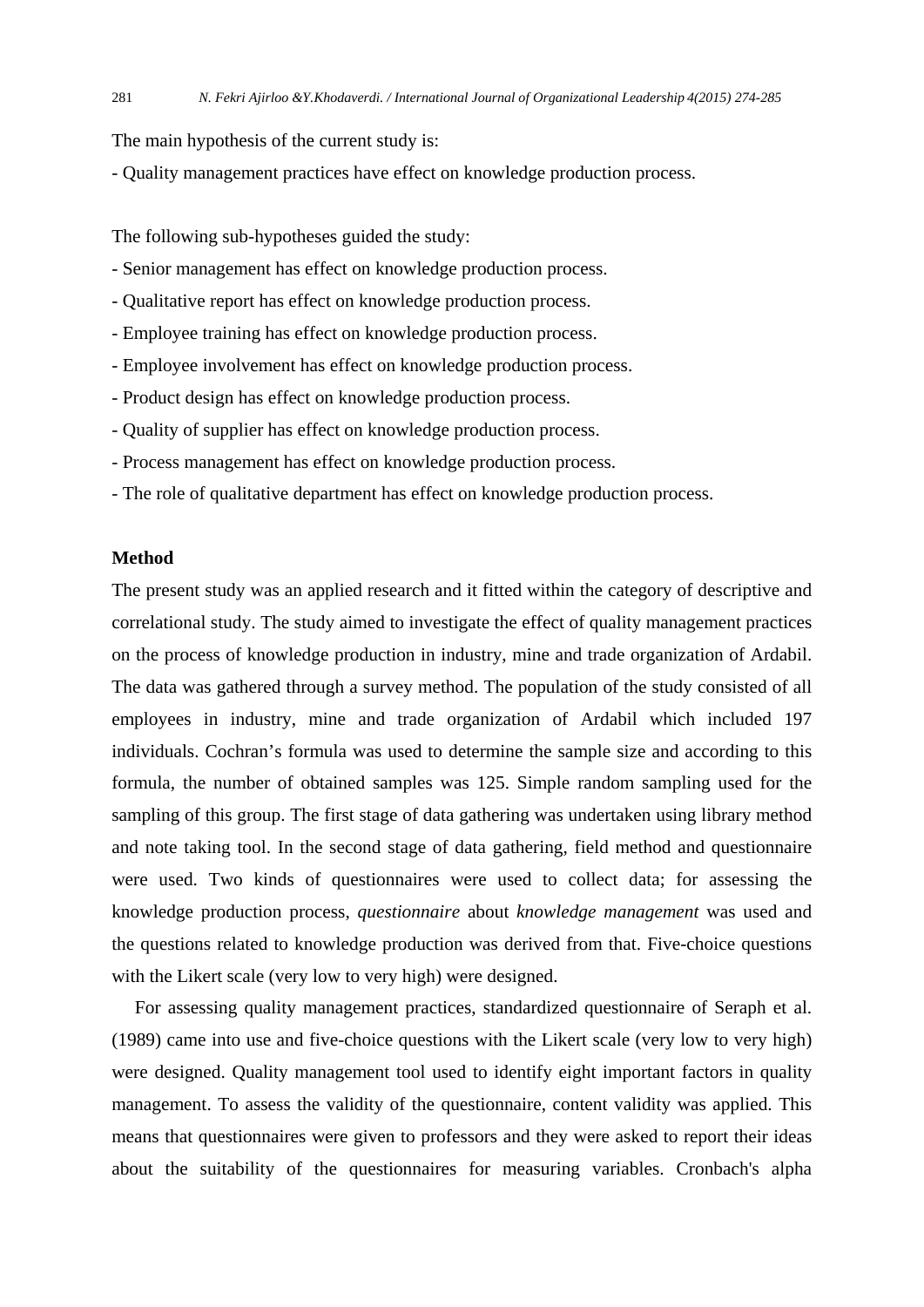coefficient was used to assess the reliability coefficient of the questionnaire. Table 1 presents the reliability coefficient of questions related to each variable.

Table 1 *Reliability Coefficient of Questions Related to Each Variable* 

| Variable                  | Cronbach's Alpha Coefficients |  |  |
|---------------------------|-------------------------------|--|--|
| Knowledge Production      | 0.78                          |  |  |
| <b>Quality Management</b> | 0.82                          |  |  |
| Total                     | 0.80                          |  |  |

The collected data were coded based on measurement scales of variables and were

analyzed using SPSS software.

# **Results**

Table 2 shows the demographic information.

| Table 2                 |  |
|-------------------------|--|
| Demographic Information |  |

| Variable  | <b>Status</b>        | Frequency      | Percentage |
|-----------|----------------------|----------------|------------|
| Gender    | Male                 | 81             | 64.8       |
|           | Female               | 44             | 35.2       |
|           | Under 30             | 20             | 16.0       |
| Age       | $30-40$              | 59             | 47.2       |
|           | $41 - 50$            | 33             | 26.4       |
|           | Over 50              | 13             | 10.4       |
| Education | Diploma              | 9              | 7.2        |
|           | Under Diploma        | 23             | 18.4       |
|           | Graduate Degree      | 66             | 52.8       |
|           | <b>Master Degree</b> | 25             | 20.0       |
|           | PhD                  | $\overline{c}$ | 1.6        |

## Table 3 represents the results of the univariate regression coefficient.

Table 3 *Results of the Univariate Regression Coefficient* 

|                            | Non-Standard |      | Standard     | T      | П    |
|----------------------------|--------------|------|--------------|--------|------|
| Predictor Variable         | Coefficients |      | Coefficients |        |      |
|                            | B            | ΣΕ   | <b>BETA</b>  |        |      |
| <b>Ouality Management</b>  | .211         | .021 | .680         | 10.294 | .000 |
| Practices                  |              |      |              |        |      |
| Senior Management Support  | .892         | .134 | .516         | 6.673  | .000 |
| Qualitative Report         | .525         | .140 | .316         | 3.738  | .000 |
| <b>Employee Training</b>   | .744         | .116 | .500         | 6.407  | .000 |
| Employee Involvement       | .782         | .115 | .521         | 6.777  | .000 |
| Product Design             | .607         | .142 | 360          | 4.286  | .000 |
| <b>Ouality of Supplier</b> | .457         | .094 | .402         | 4.870  | .000 |
| Process Management         | .491         | .110 | .374         | 4.472  | .000 |
| The Role of Quality        | .336         | .127 | 232          | 2.648  | .009 |
| Management                 |              |      |              |        |      |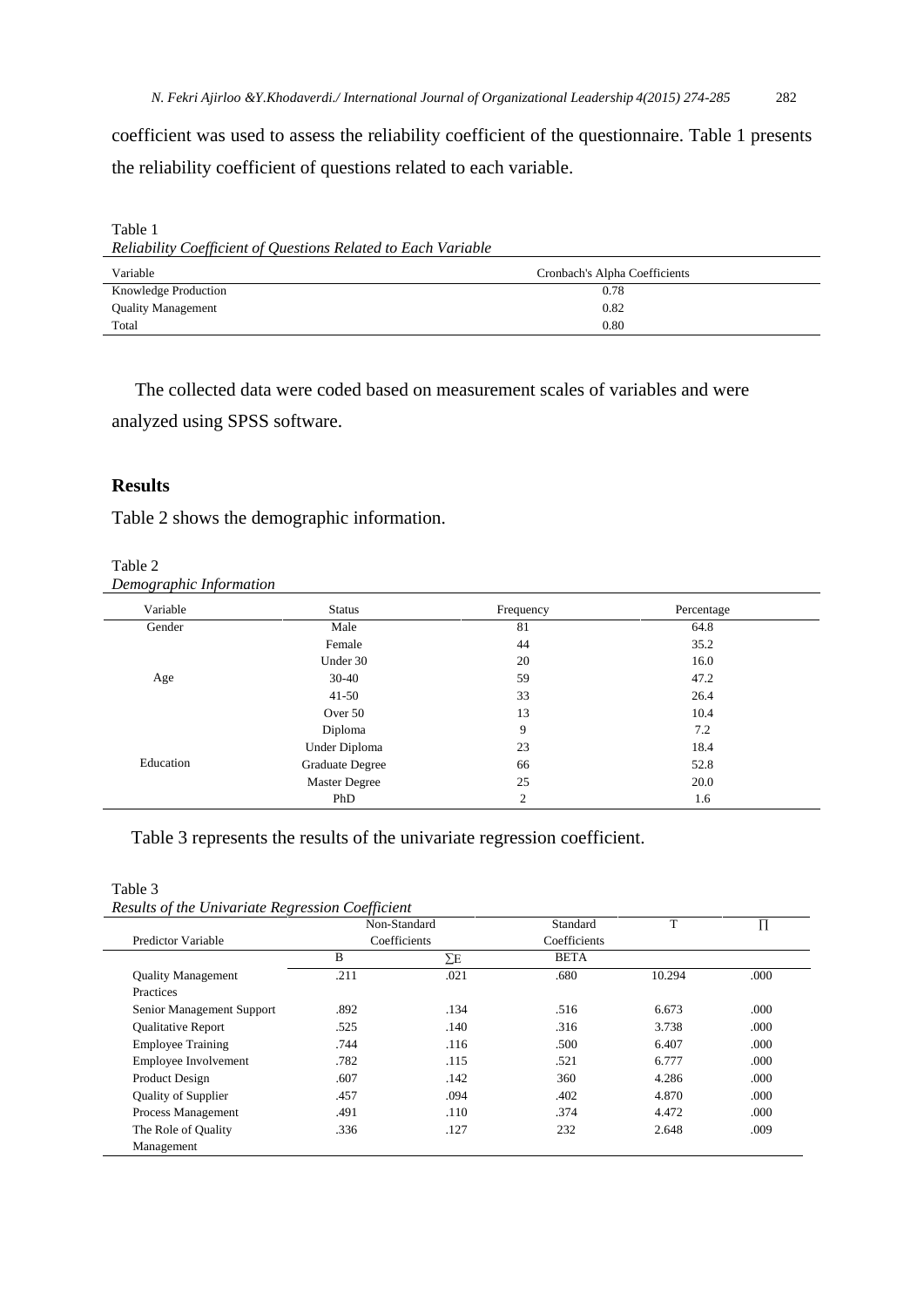According to the results of Table 3 and since the significance level of test error is less than 0.01, so it can be stated that quality management practices had effect on knowledge production process. Beta coefficients indicated that senior management support (0.51), qualitative report (0.31), employee training (0.50), employee involvement (0.52), product design  $(0.36)$ , quality of supplier  $(0.40)$ , process management  $(0.37)$ , and the role of quality management (0.23) predicted changes in knowledge production process.

 Considering the results of the univariate regression coefficient, the main hypothesis is accepted and quality management practices had significant positive effect on knowledge production process. Besides, beta coefficient showed that quality management practices predicted the changes of knowledge production process. In addition, improvement of quality management practices led to the improvement and enhancement of knowledge production among the employees of industry, mine and trade organization in Ardabil.

 All sub-hypotheses were accepted. This highlights that according to the results of the univariate regression coefficient, senior management support, qualitative report, employee training, employee involvement, product design, quality of supplier, process management, and the role of quality management had significant positive effect on knowledge production process. Moreover, beta coefficients indicted that senior management support (0.51), qualitative report (0.31), employee training (0.50), employee involvement (0.52), product design  $(0.36)$ , quality of supplier  $(0.40)$ , process management  $(0.37)$ , and the role of quality management (0.23) predicted changes in knowledge production process. And, the improvement of these 8 factors led to the improvement of knowledge production among the employees of industry, mine and trade organization in Ardabil.

#### **Discussion and Conclusion**

The purpose of this study was to investigate the effect of quality management practices on the knowledge production process in industry, mine and trade organization of Ardabil. The results of the study indicated that quality management practices had significant positive effect on knowledge production process. Also, senior management support, qualitative report, employee training, employee involvement, product design, quality of supplier, process management, and the role of quality management had significant positive effect on knowledge production process. The results were in the same line with the results of research by Siqing et al. (2013) and O'Neill and Adya (2007) approved their outcomes.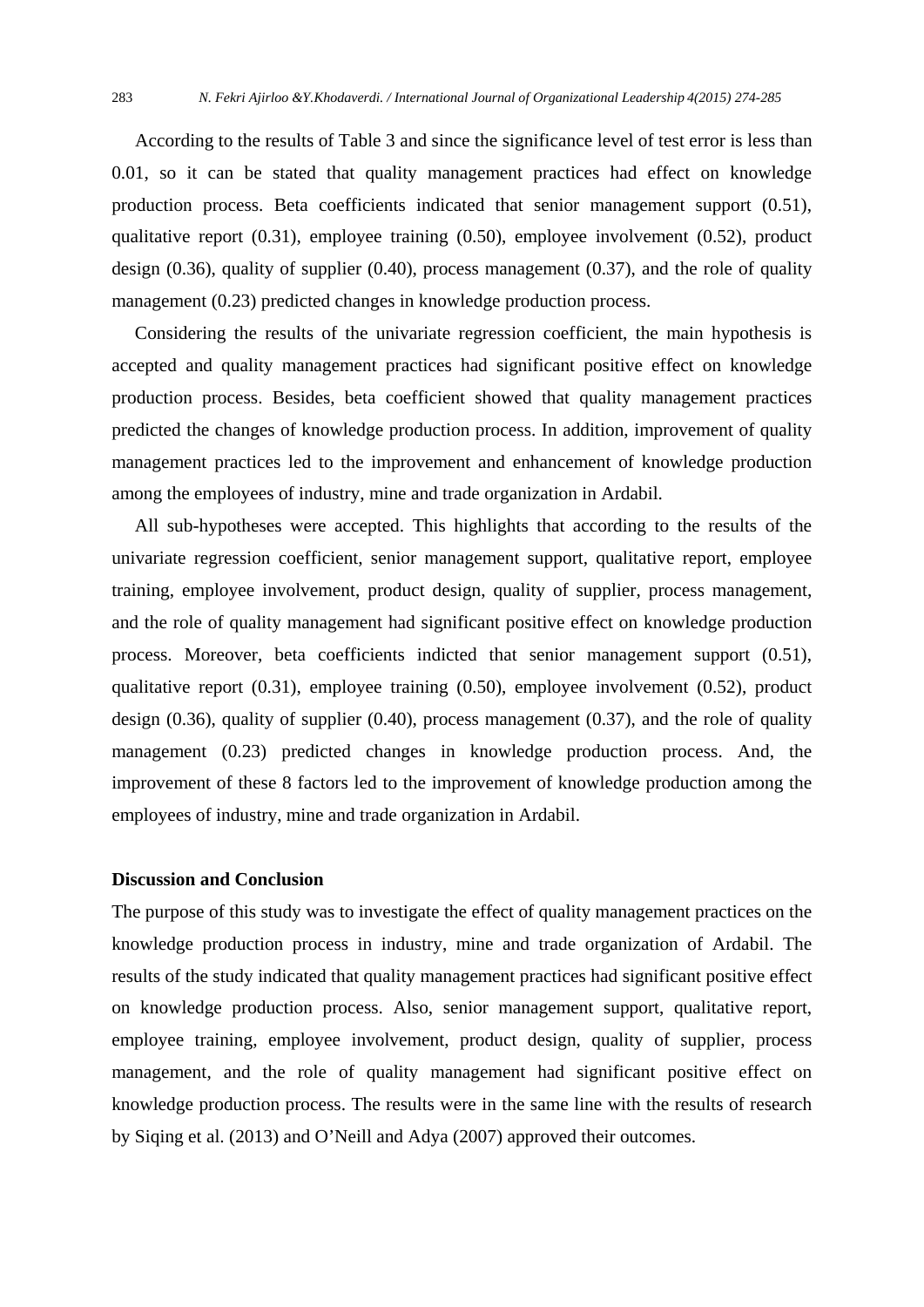Since the findings revealed that these 8 factors had significant positive effect on knowledge production process, therefore, to increase knowledge production, it is suggested that top-level managers in industry, mine and trade organization directly and actively become involved in activities to improve quality and support quality improvement activities. In other words, they should have supporting and leading role and participate in quality improvement and some managers should offer tentative supports for activities that improve quality.

 It is better to collect information about the quality of services from the internal and external customers and suppliers and from major suppliers. Besides, it is suggested to establish a system to measure and analyze quality. Also, industry, mine and trade organization should try to bring into force the identification and training of employees on a regular basis and the identification and training of employees must be planned. Moreover, industry, mine and trade organization should design a program to increase the identification and training of employees.

 Empowerment of employees and teamwork practices should be used and it is recommended that the working groups should have the authority to create effective teams for improving quality. In addition, the managers are suggested to support the empowerment of employees and teamwork. Products and services and processes need to be designed to satisfy the needs and expectations of internal and external customers. Goods and services for internal improvements must be controlled and a variety of innovative and effective practices should be used to get feedback from customers for all organizational functions. Put differently, effective systems should be used for getting feedback from all customers for the basic functions of the organization. Following this, the needs of customers should be specified through possible processes rather than using a regular procedure. Also, petitions and complaints of customers should be considered. Long-term goals should be defined to improve quality throughout the organization as part of a comprehensive strategic planning process and the overall objectives of the organization should include the elements of quality improvement.

 This study is also limited because the sample was comprised of only employees in industry, mine and trade organization who were from Ardabil; therefore, it may not be generalizable to other population and future studies should extend this work. The effect of management practices on other components of knowledge management should be discussed and using tools for recording observations and Delphi interview technique are further